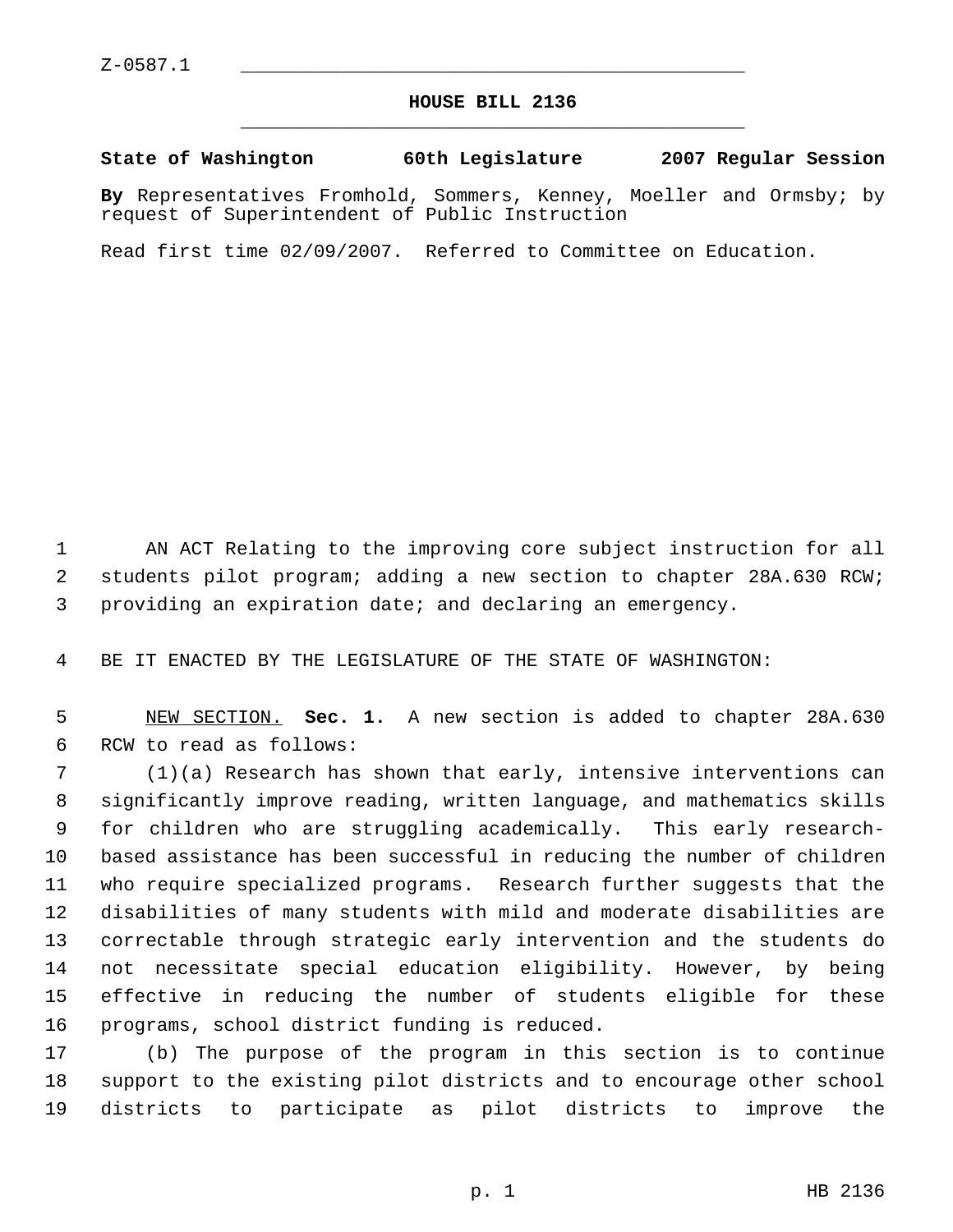implementation of high quality general education research-based core instructional programs to meet the needs of students struggling academically, while reducing the number of students inappropriately referred and placed in special education under the specific learning disability eligibility category because of ineffective instructional practices. This will allow special education programs to concentrate specially designed instruction on students who truly require special education services. The goal of this assistance is to effectively address reading, written language, and mathematics difficulties resulting in a substantially greater proportion of students meeting the progressively increasing performance standards for both the aggregate and disaggregated subgroups under federal law.

 (c) The participating pilot districts implementing the special services pilot program have met the goals of the pilot program resulting in (i) a substantial number of underachieving students meeting the progressively increasing reading performance standards and (ii) a reduction in the number of children who require special education.

 (2) Seven school districts may participate in the special services pilot program, including two school districts already participating and five additional school districts. The special services pilot program shall begin in the 2007-08 school year and conclude in the 2010-11 school year.

 (3) School districts participating in the pilot program shall receive state special education funding in accordance with state special education funding formulas and a separate pilot program appropriation from sources other than special education funds. The separate appropriation shall be calculated as provided in this subsection.

 (a) The school district's estimated state special education funding for the current year based on the school district's average percentage of students age three through twenty-one who were eligible for special education services for the school year before participation as a pilot program as reported to the office of the superintendent of public instruction;

 (b) Minus the school district's actual state special education funding based on the district's current percentage of students age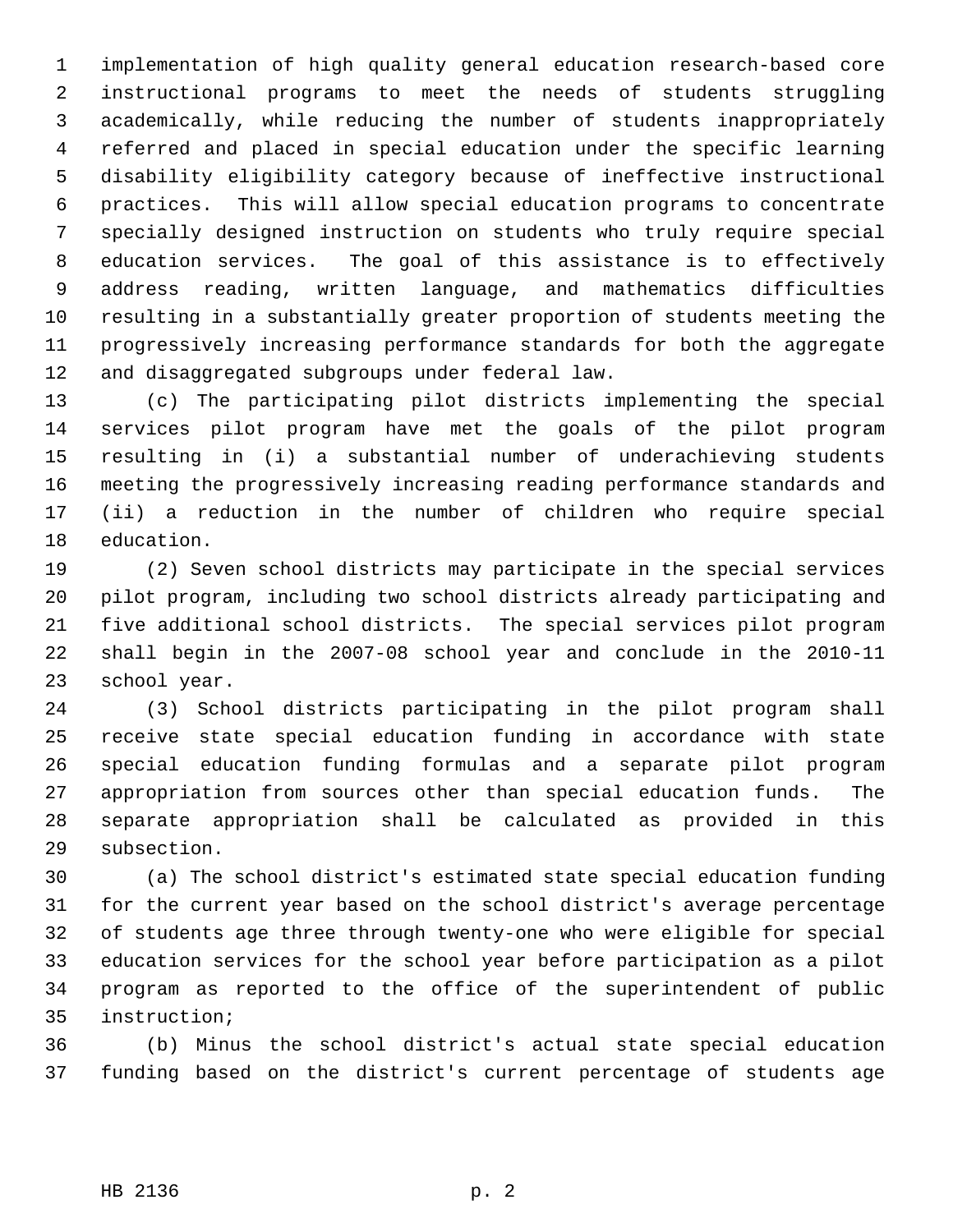three through twenty-one eligible for special education services as reported to the superintendent of public instruction.

 (c) The superintendent shall adjust the factors in (a) of this subsection for one or more participating school districts, where legislative changes to the special education funding formula impact the funding mechanism of this program.

 (4) Participation in the pilot program shall not increase or decrease a district's ability to access the safety net for high-cost students by virtue of the district's participation in the program. Districts participating in the pilot program shall have access to the special education safety net using a modified application approach for the office of the superintendent of public instruction demonstration of financial need. The superintendent shall create a modified application to include all special education revenues received by the district, all pilot program funding, expenditures for students with individual education programs, and expenditures for students generating pilot program revenue. Districts participating in the pilot program that seek safety net funding shall convincingly demonstrate to the committee that any change in demonstrated need is not attributable to their participation in this pilot program.

(5) School districts participating in the program must agree to:

 (a) Implement the program as part of the school districts' general education curriculum for all students;

 (b) Use a multitiered service delivery system to provide scientific research-based instructional interventions addressing individual student needs in the areas of reading, written language, or mathematics;

 (c) Develop and implement an assessment system to conduct universal screening, progress monitoring, targeted assessments, and outcome assessments to identify the reading, written language, or mathematics needs of each student and to monitor student progress;

 (d) Incorporate student-specific data obtained through the pilot program when conducting an evaluation to determine if the student has a disability;

 (e) Assure that parents are informed of: The amount and nature of student performance data that is collected and the general education services that are provided; the strategies for increasing the student's